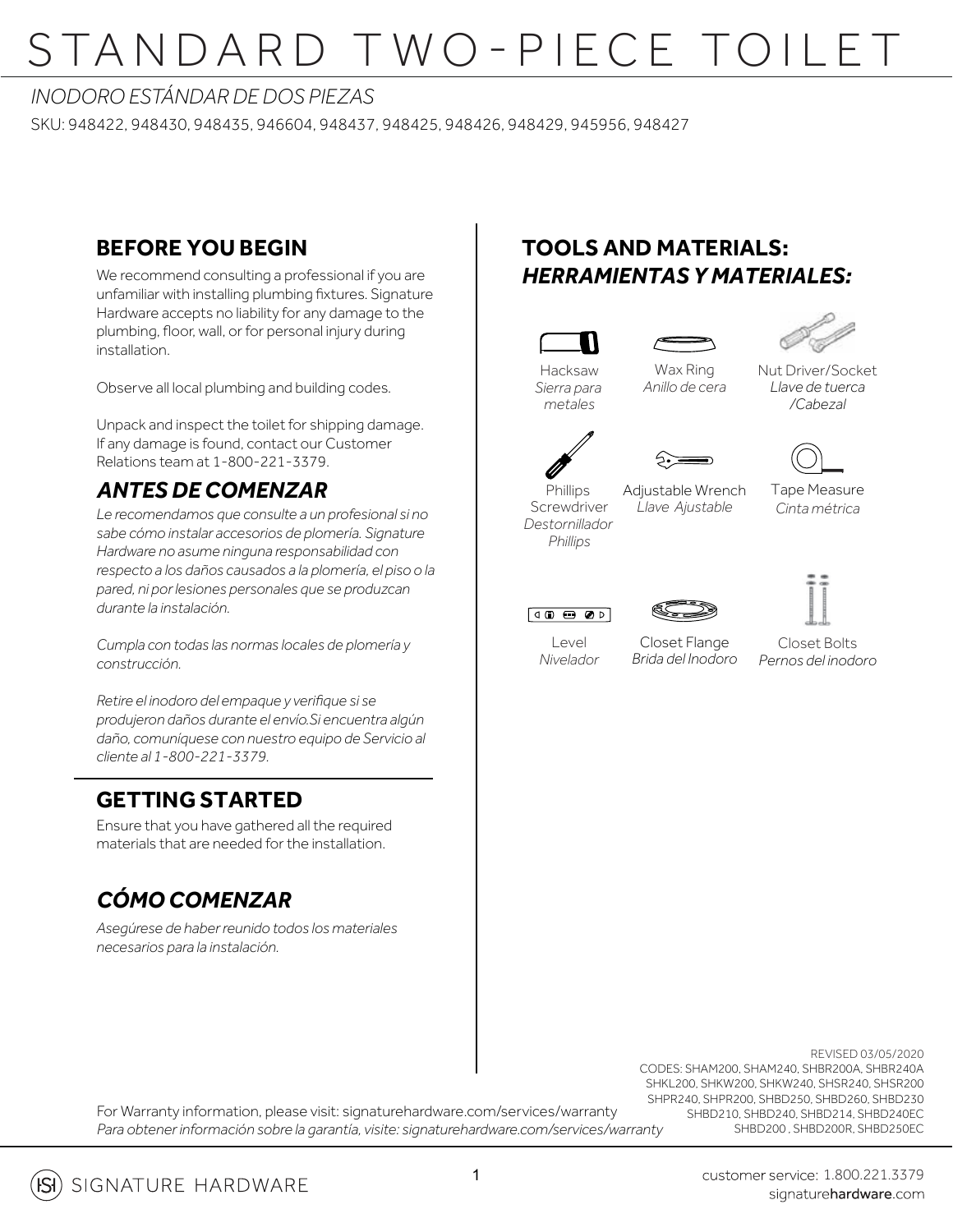# <u>STANDARD TWO-PIECE TOILET</u>

#### *INODORO ESTÁNDAR DE DOS PIEZAS*

SKU: 948422, 948430, 948435, 946604, 948437, 948425, 948426, 948429, 945956, 948427

### **BEFORE INSTALLATION** *ANTES DE LA INSTALACIÓN*

1. Carefully inspect near the existing toilet to see if the toilet has a supply shut-off valve below the tank. If it does not, install one before installing the new toilet.

*1. Revise cuidadosamente alrededor del inodoro actual para ver si el inodoro tiene una válvula de cierre de suministro debajo del tanque. Si no es así, instale una antes de colocar el nuevo inodoro.* 

2. Confirm that there is enough floor space to install the toilet unit and that the bathroom door will open/close without obstruction.

*2. Confirme que haya suficiente espacio en el piso para instalar el inodoro y que la puerta del baño abra y/o cierre sin obstrucciones.*

3. Inspect and install new closet flange if needed. Do not install toilet unless closet flange is in good condition.

*3. Revise e instale la nueva brida del inodoro. No instale el inodoro a menos que la brida del inodoro se encuentre en buenas condiciones.* 

4. Allow wax seal to reach room temperature before installation to ensure proper seal.

*4. Permita que el sello de cera alcance temperatura ambiente antes de la instalación para garantizar un sellado adecuado.*

### **INSTALLATION** *INSTALACIÓN*

1. Place two new closet bolts into the slot on the toilet flange.

*1. Coloque dos nuevos pernos de inodoro en la ranura de la brida del inodoro.*



2. Lay toilet on to its side (use cardboard to cushion the ceramic and prevent damage). Install the wax seal evenly around the waste flange horn. Place a bead of sealant on bottom of toilet foot.

*2. Coloque el inodoro de costado (utilice un cartón para amortiguar la cerámica y evitar daños). Instale el sello de cera de forma uniforme alrededor del costado de la brida para desechos. Aplique una gota de sellador en la parte inferior de la base del inodoro.* 

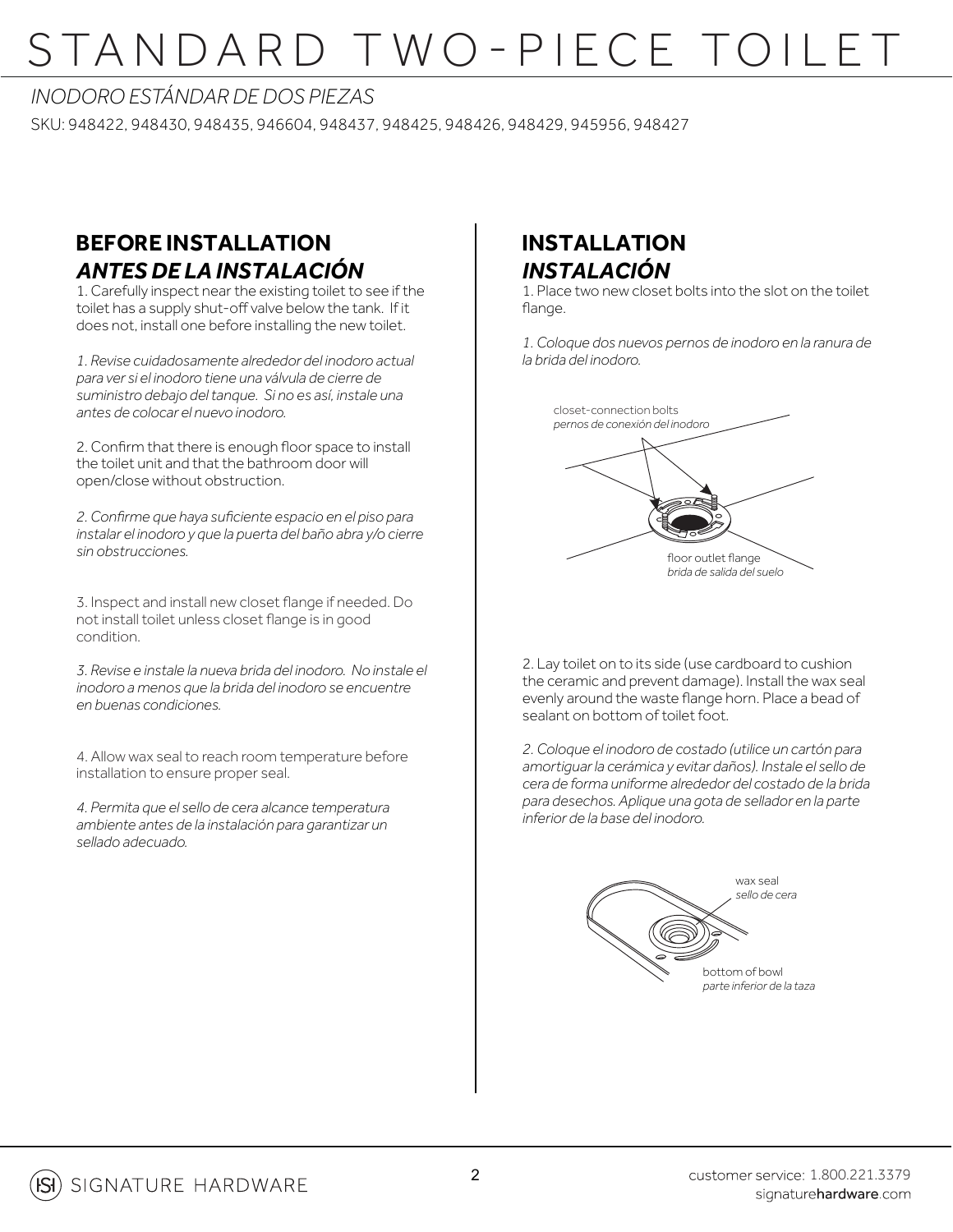### *INODORO ESTÁNDAR DE DOS PIEZAS*

SKU: 948422, 948430, 948435, 946604, 948437, 948425, 948426, 948429, 945956, 948427

3. Align and lower toilet over flange and bolts. Apply your full body weight around the toilet to set seal.

Note: Make sure to not lift or rock the bowl after placement. If the watertight seal breaks. The wax seal will need to be replaced, or their will be a risk of external leakage.

*3. Alinee y baje el inodoro sobre la brida y los pernos. Aplique todo su peso sobre el inodoro para sellar.*

*Nota: Asegúrese de no levantar o mover la taza después de colocarla. Si el sello hermético se rompe. El sello de cera deberá ser reemplazado, ya que de lo contrario se correrá el riesgo de una filtración externa.*



4. Place bolt cap base on bolt, then place metal washer and nut. Alternately tighten the flange nuts until the bowl is seated to the floor.

Note: Ensure that toilet is level before fully tightening closet bolts.

Note: Overtightening may cause breakage or chipping.

*4. Coloque la base de la tapa del perno sobre este, luego coloque la arandela de metal y la tuerca. Ajuste de forma alterna las tuercas de la brida hasta que la taza quede asentada sobre el piso.*

*Nota: Asegúrese de que el inodoro esté nivelado antes de ajustar firmemente los pernos del inodoro.*

*Nota: Si ajusta en exceso, puede provocar fracturas o astillamiento.*

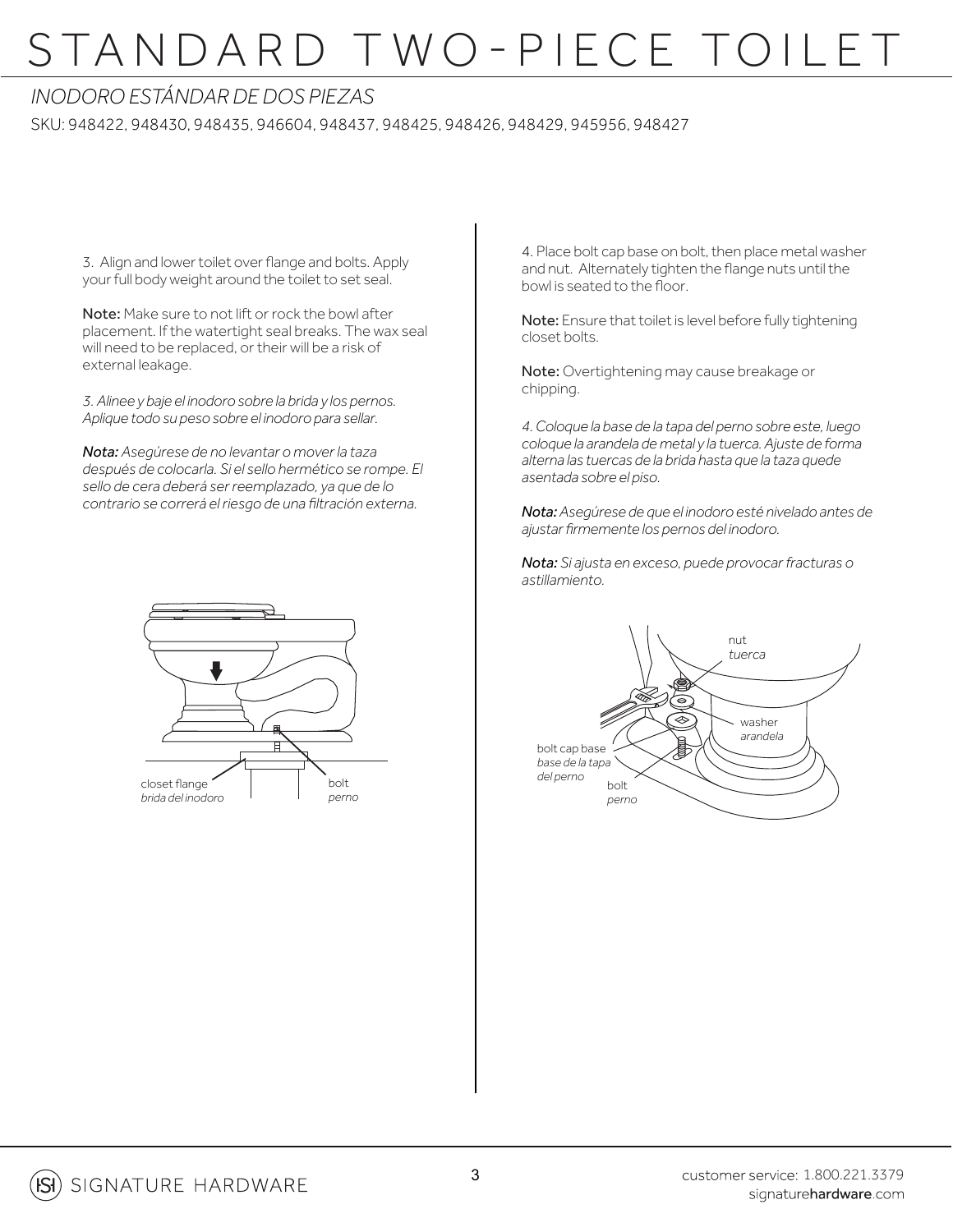### *INODORO ESTÁNDAR DE DOS PIEZAS*

SKU: 948422, 948430, 948435, 946604, 948437, 948425, 948426, 948429, 945956, 948427

5. If bolts extend more than 1/4" (6mm) over top of the nuts, cut off excess. Conceal with bolt cap.

*5. Si los pernos sobresalen más de 1/4" (6 mm) sobre la parte superior de las tuercas, corte el exceso. Oculte con la tapa del perno.*



6. Position tank on bowl by centering gasket on bowl inlet.

*6. Coloque el tanque sobre la taza centrando el empaque en la entrada.*



7. Assemble washers and nuts to tank bolts. Alternately tighten nuts so that tank stays level. Be sure, nuts are tight enough to achieve a watertight seal.

Note: Overtightening may cause breakage or chipping.

*7. Ensamble las arandelas y las tuercas en los pernos del tanque. Apriete alternadamente las tuercas para que el tanque permanezca nivelado. Asegúrese que las tuercas estén lo suficientemente ajustadas para lograr el sello impermeable. No ajuste demasiado*

*Nota: Si ajusta en exceso, puede provocar fracturas o astillamiento.*

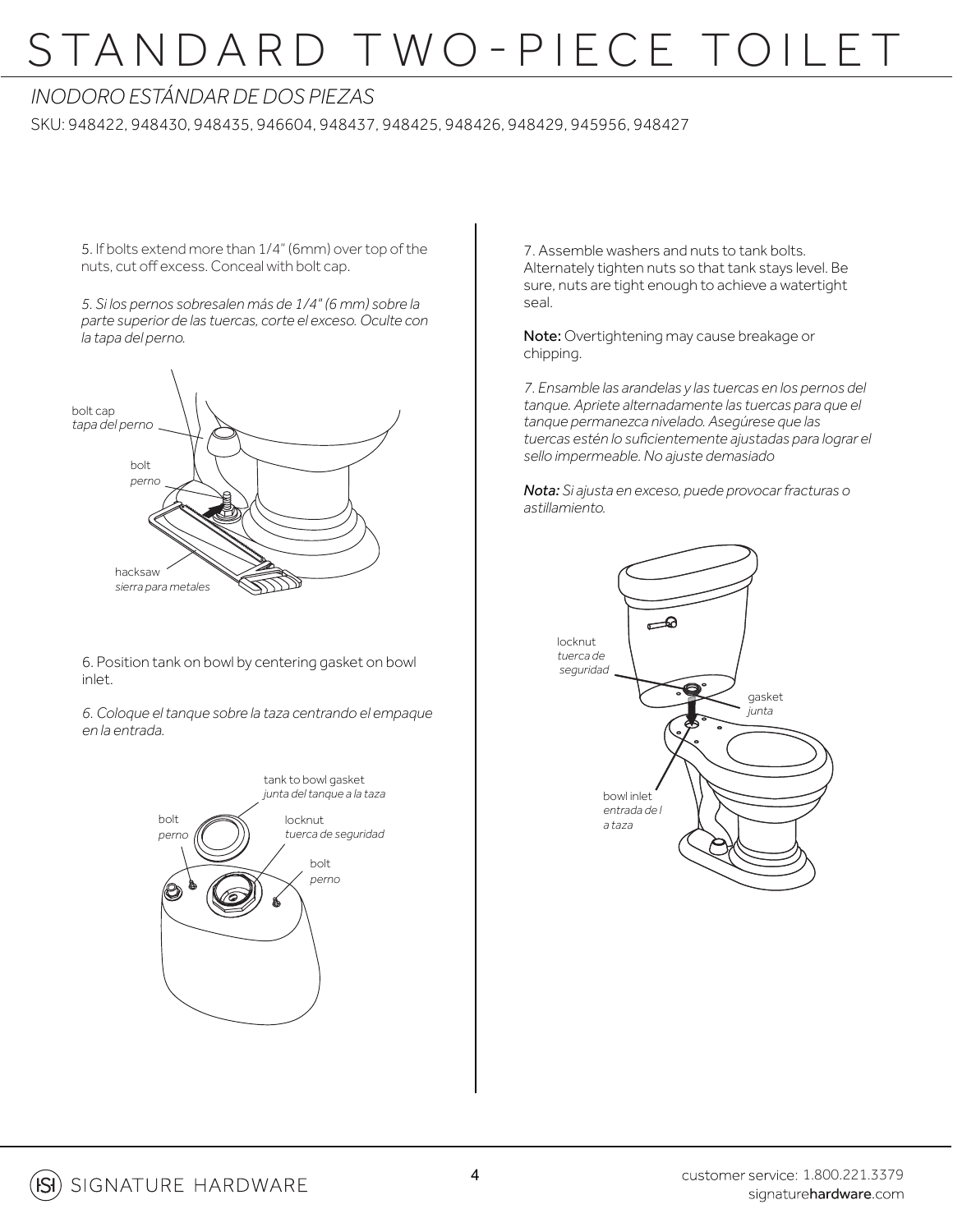### *INODORO ESTÁNDAR DE DOS PIEZAS*

SKU: 948422, 948430, 948435, 946604, 948437, 948425, 948426, 948429, 945956, 948427

8. Check for leakage at fittings, tighten or correct as needed.

*8. Compruebe que no existan fugas en los accesorios, apriete y corrija conforme sea necesario.*



9. Water supply connection: Connect the flexible supply line from the stop valve to the toilet fill valve. Make sure not to use sealants on supply fittings. Hand tighten supply line, then open stop valve and look closely for any water leaks. Adjust the tank water height to the indication mark on the flush valve tube.

*9. Conexión del suministro de agua: Conecte la tubería de suministro flexible desde la válvula de cierre a la válvula de llenado del inodoro. Asegúrese de no utilizar selladores sobre las conexiones del suministro. Ajuste manualmente la tubería de suministro y luego abra la válvula de cierre y revise cuidadosamente si existen filtraciones de agua. Ajuste el nivel del agua del tanque hasta la marca en la válvula de descarga.*

### **ADJUSTMENTS & TROUBLESHOOTING** *AJUSTES Y RESOLUCIÓN DE PROBLEMAS*

Adjust fill valve water line level to proper height. To adjust the water level rotate the adjustable rod, and that will adjust the height of the float cup and change water level.

*Ajuste el nivel de la línea de la válvula de llenado a la altura adecuada. Para ajustar el nivel del agua, gire la varilla ajustable, lo que ajustará la altura del flotador y cambiará el nivel del agua.*

#### **Note**

Do not use toilet bowl cleaners containing bleach or chlorine. Use of such products can result in damage to tank components and may cause flooding and property damage.

#### *Nota*

*No utilice limpiadores que contengan blanqueadores o cloro en la taza del inodoro. El uso de dichos productos provocará daños a los componentes del tanque y puede generar una inundación y daños a la propiedad.*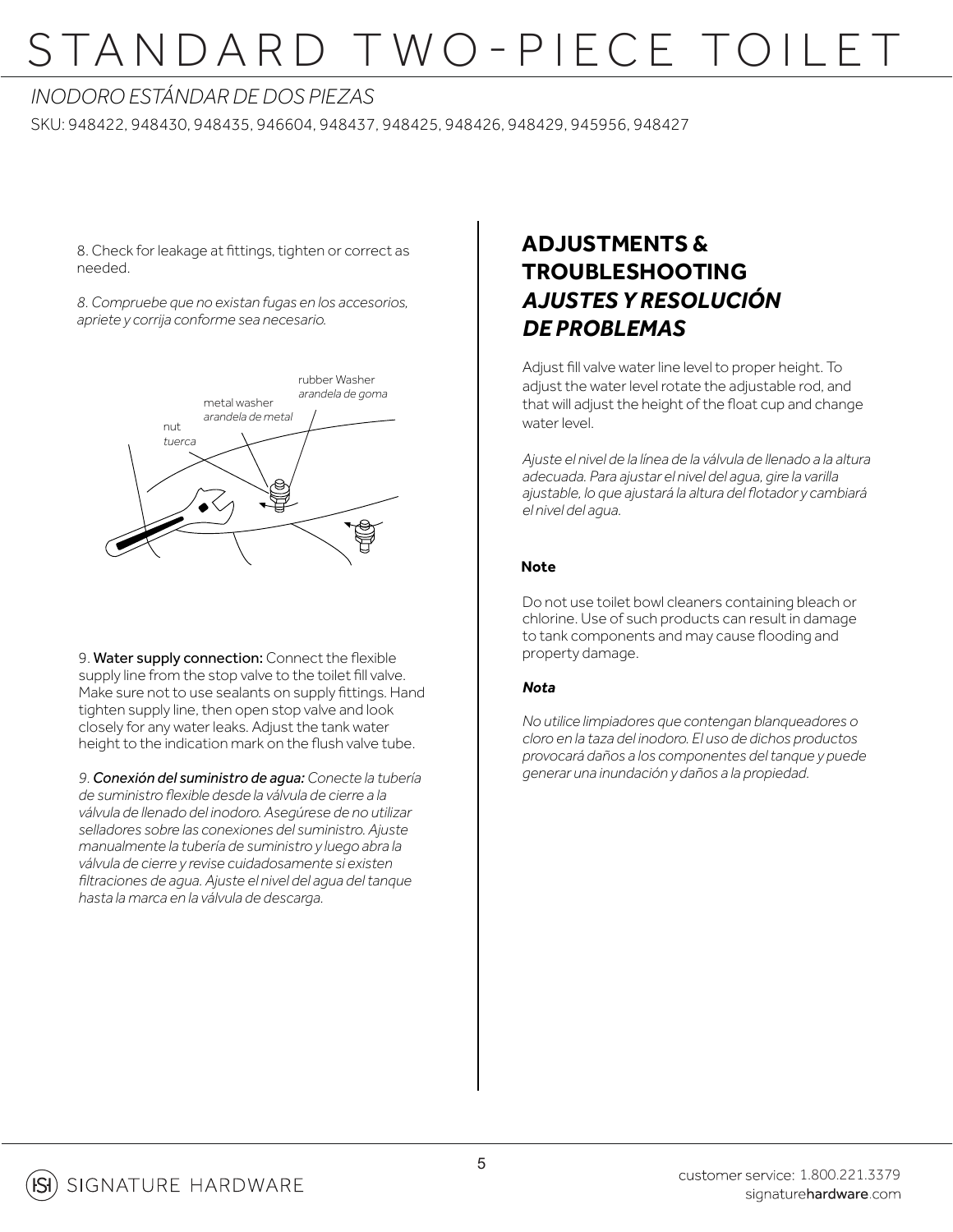#### *INODORO ESTÁNDAR DE DOS PIEZAS*

SKU: 948422, 948430, 948435, 946604, 948437, 948425, 948426, 948429, 945956, 948427

### **CONFIRM OPERATION** *CONFIRMAR LA OPERACIÓN*

Flush toilet several times and check all connections for leaks. Periodically check for leaks for several days following the installation.

*Descargar el inodoro varias veces y revisar que ninguna conexión tenga pérdidas. Verificar periódicamente que no existan pérdidas durante varios días después de la instalación.*

Clean the outside surface of your vitreous china water closet with mild soap and warm water. Make sure to not use abrasive powder or liquid cleaners which can damage the product surface.

*Limpie la superficie exterior del depósito del inodoro de porcelana vítrea, con jabón suave y agua tibia. Asegúrese de no usar limpiadores abrasivos líquidos o en polvo que puedan dañar la superficie del producto.* 

Product is Fragile. To avoid breakage and possible injury

handle with care! Over tightening of lock nut or coupling nut could result in breakage and flooding. Do not use cone washer with plastic supply line. Also make sure not use pipe dope or other silicon based materials to tighten supply coupling nut.

*El producto es frágil. ¡Manéjese con cuidado para evitar que se rompa y provoque una posible lesión! Si aprieta excesivamente la tuerca de cierre o la de acoplamiento puede provocar una ruptura e inundación. No use una arandela cónica con una tubería de suministro plástica. Asimismo, asegúrese de no usar pegamento para tuberías o cualquier otro material a base de silicona para apretar la tuerca de acoplamiento del suministro.*